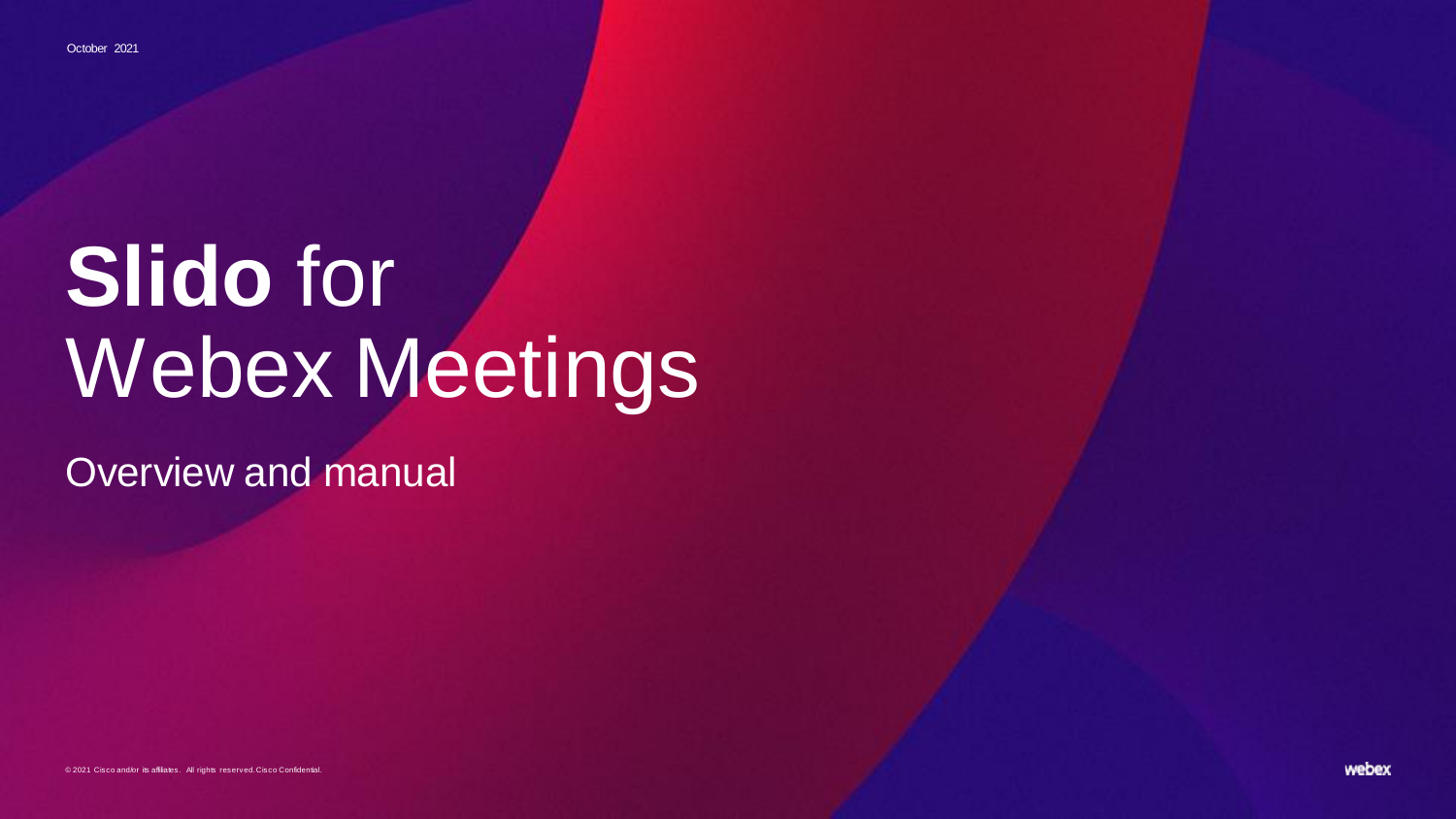# Contents 01

### **[About Slido](#page-2-0)**

#### 02 **[Before the meeting](#page-6-0) (prepare Slido)**

#### 03 **[During the Webex meeting](#page-14-0)**

#### 04 **[Slido for PowerPoint](#page-20-0)**

### 05 **[Additional resources](#page-25-0)**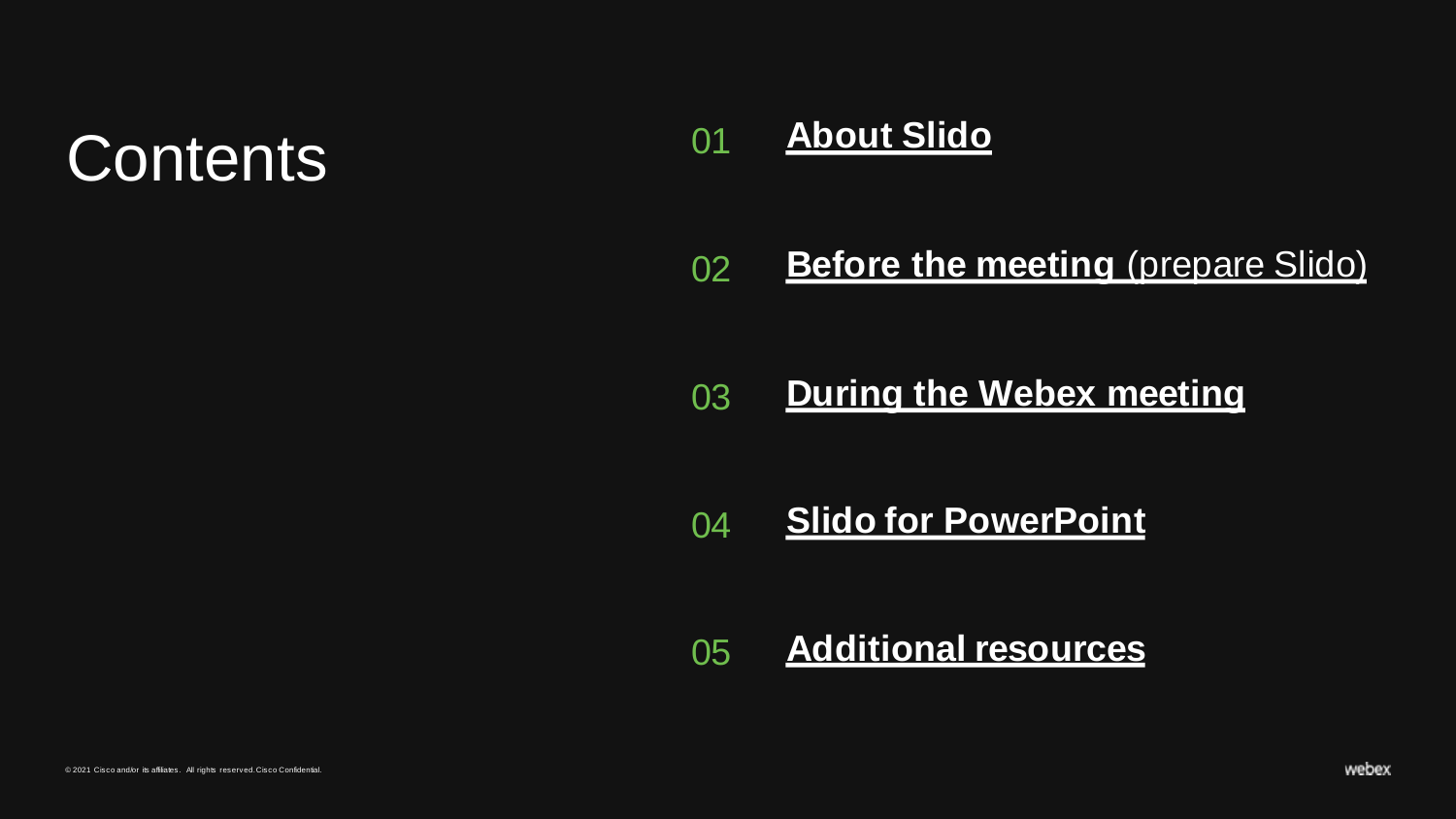# <span id="page-2-0"></span>01 **About Slido**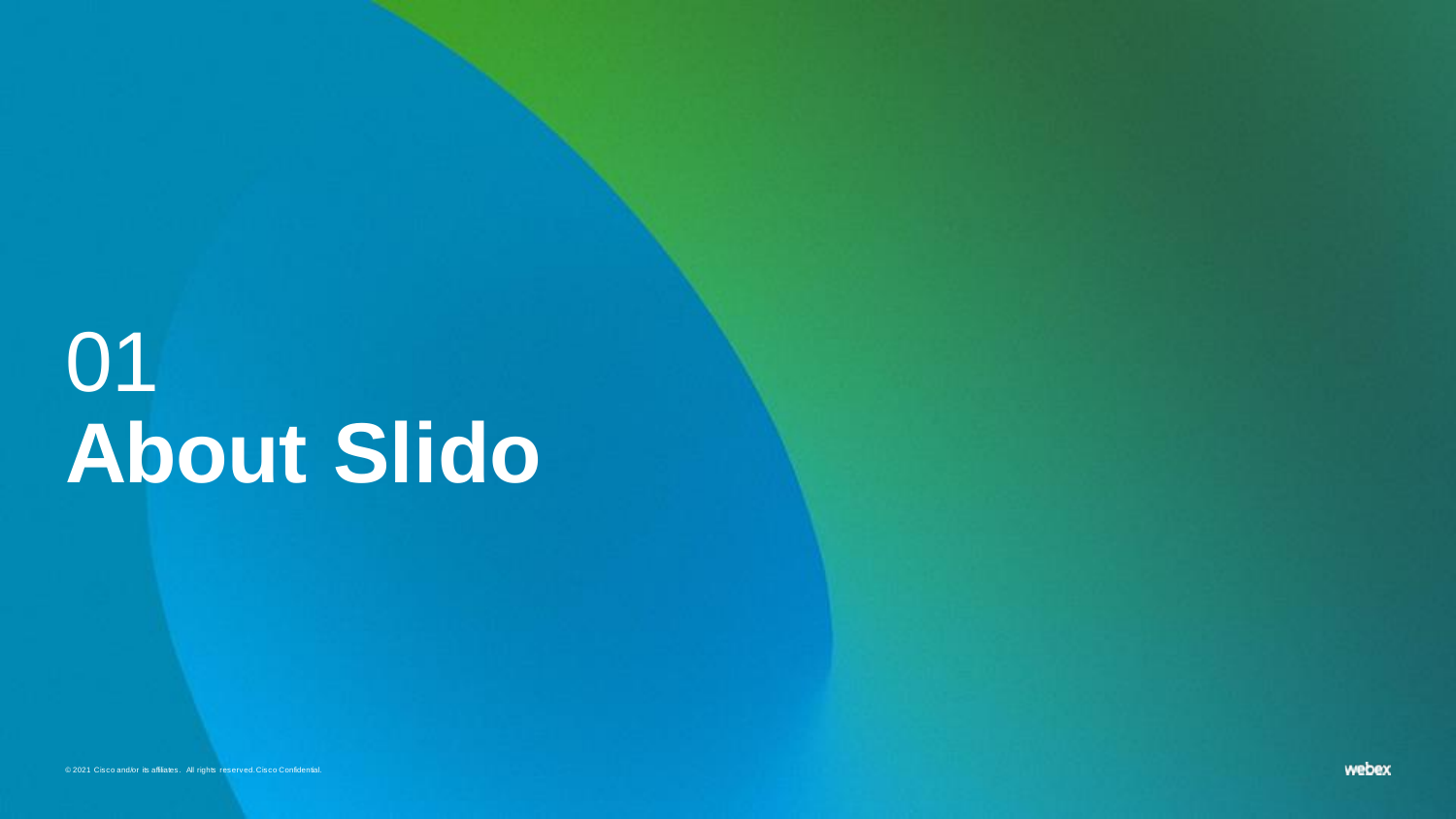# Our mission

# **We exist to help people get the most out of joining a meeting or event**

by enabling a true dialogue between the speaker and the audience.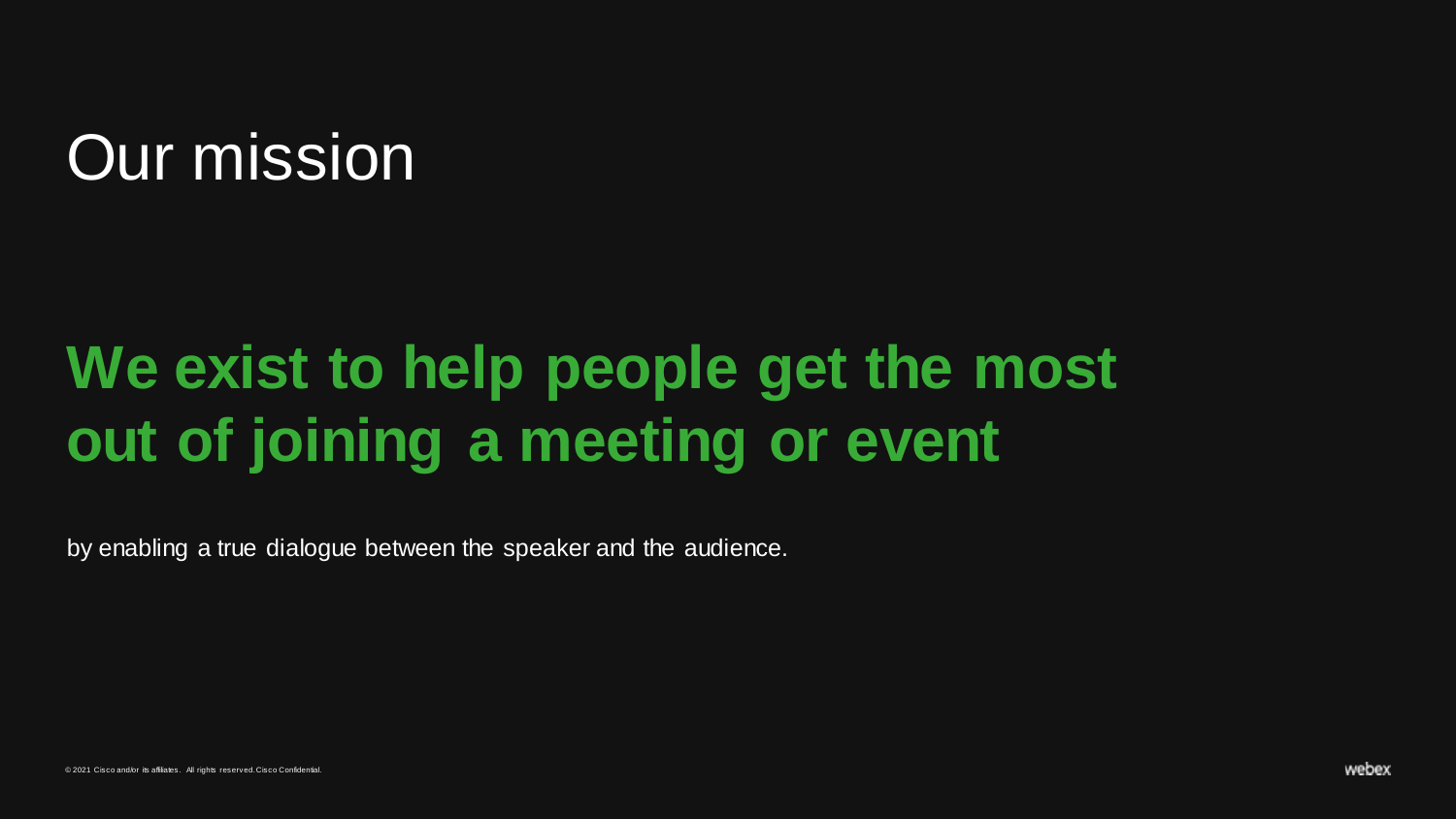# Versatile features



#### Questions

Crowdsource the best questions from your audience

### Ψ

**Quizzes** 

Make learning fun with live quizzes

### $\lambda$

**Analytics** 

Capture and analyze valuable insights from your events or meetings

### тH

### Live Polls

Engage your audience with live polls

| _____<br>and the state of the state of the state of the state of the state of the state of the state of the state of th | _ |  |
|-------------------------------------------------------------------------------------------------------------------------|---|--|
|                                                                                                                         |   |  |
|                                                                                                                         |   |  |
|                                                                                                                         |   |  |

### **Surveys**

Capture feedback from your participants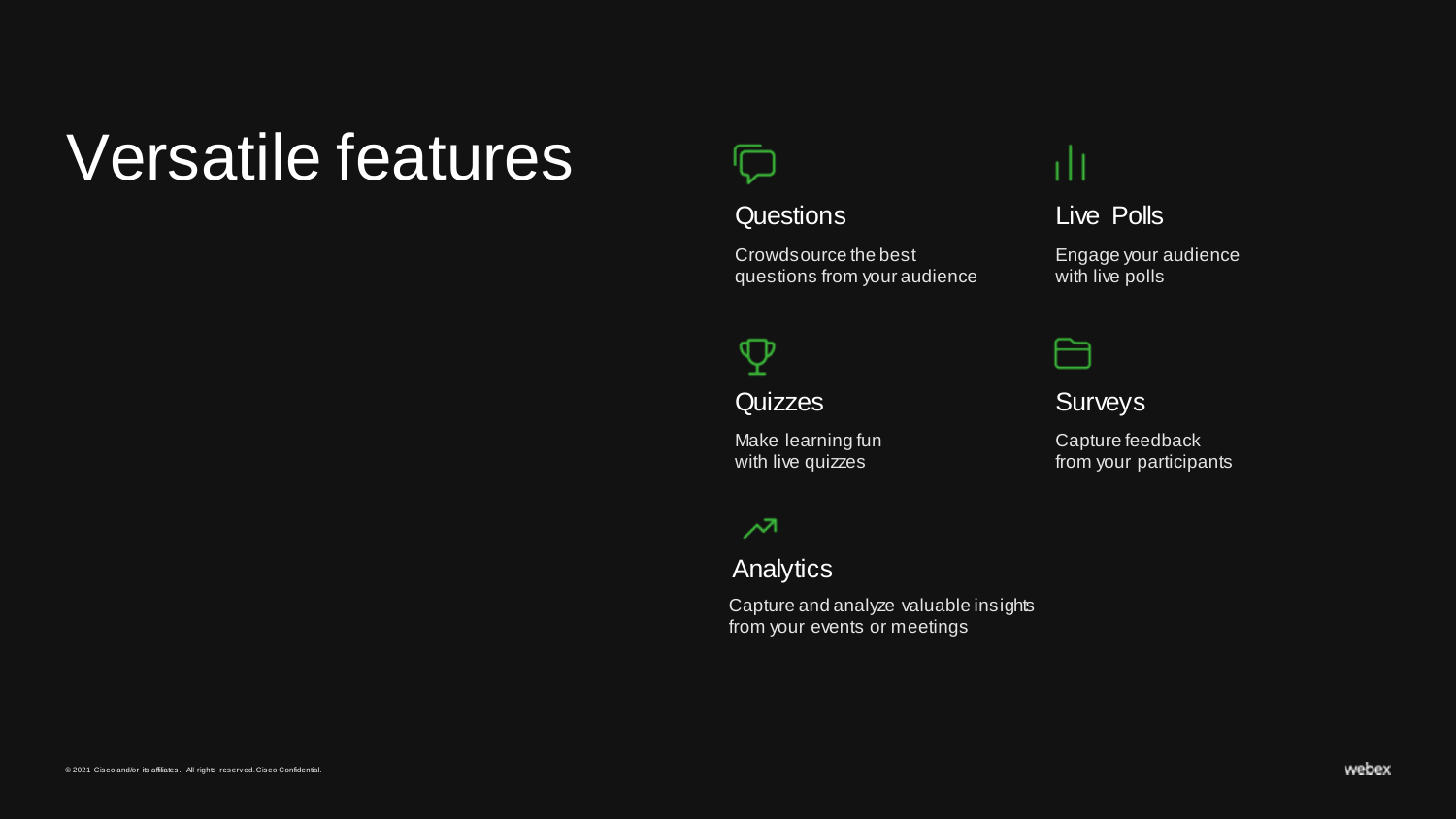# Poll types

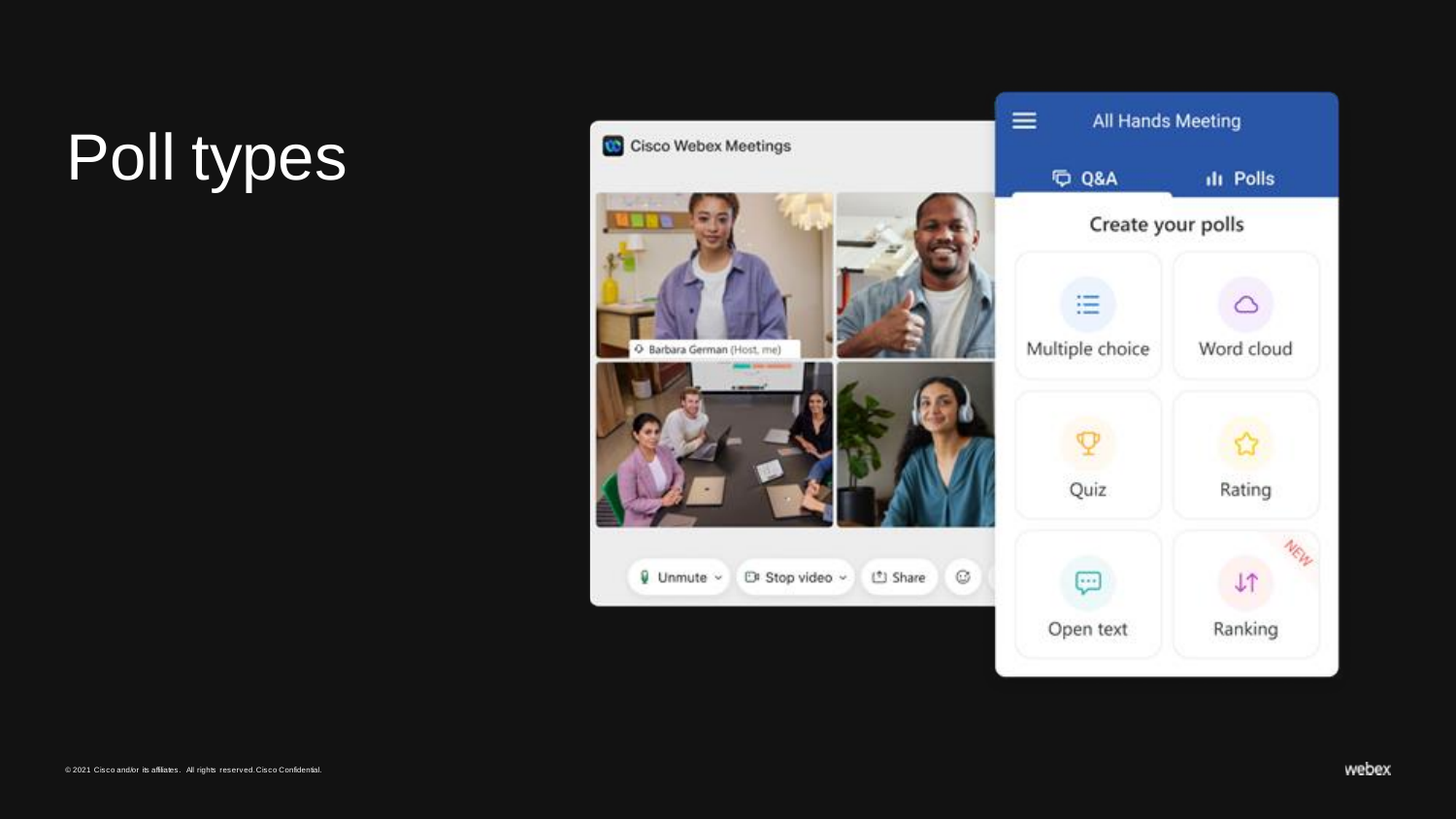# 02 **Before the meeting**

<span id="page-6-0"></span>**How to create polls & set up Q&A in slido.com**

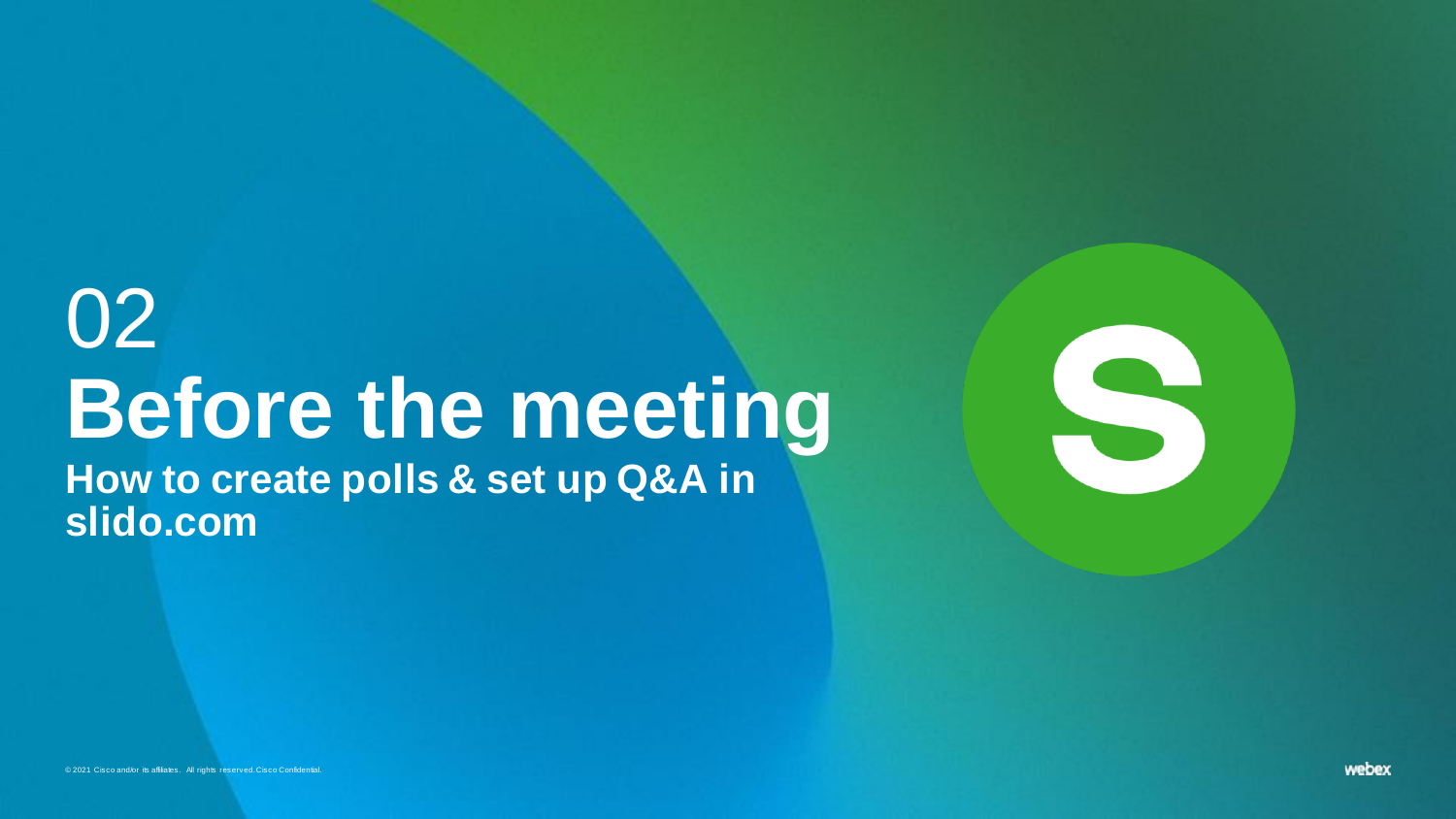## **Slido as standalone**

- Slido will remain as a standalone solution
- Slido works alongside most video conferencing platforms, live streaming tools and presentation softwares

| ≡. |                                              | My Survey        | ఽ |
|----|----------------------------------------------|------------------|---|
|    | <b>DO Q&amp;A</b>                            | <b>Ill Polls</b> |   |
|    | What do you think about<br>the new strategy? |                  |   |
|    | $\bigcirc$ I have strong doubts              |                  |   |
|    | t makes sense                                |                  |   |
|    | $\bigcirc$ I can't decide                    |                  |   |
|    | $\bigcirc$ What strategy?                    |                  |   |
|    |                                              |                  |   |
|    |                                              |                  |   |
|    |                                              | slido            |   |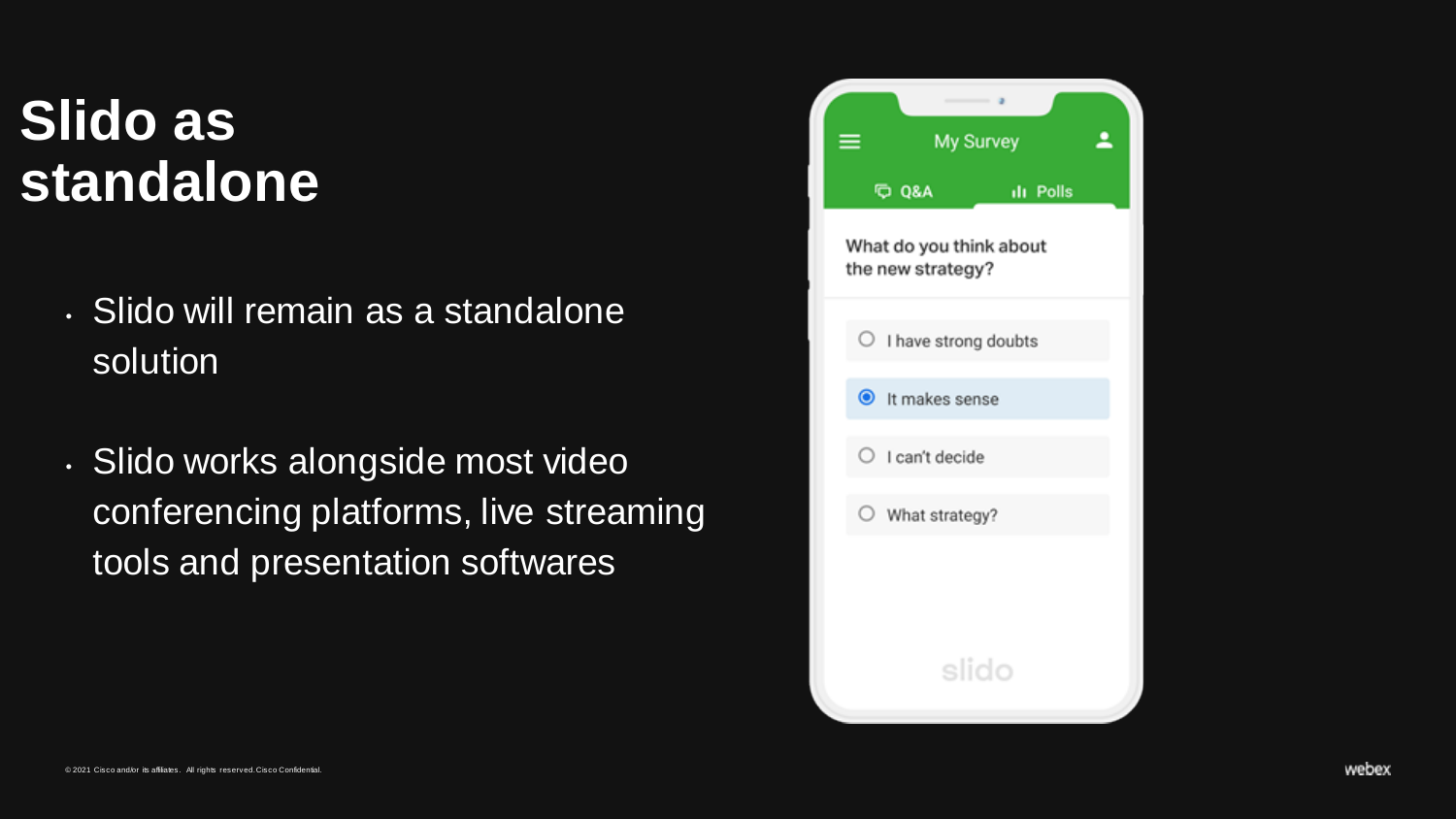## **Before the Meeting:**

**1. Go to slido.com** and choose "Log in with Webex" 2. Click "Create Slido" to start

*(You will be automatically authorized with your Webex credentials)*





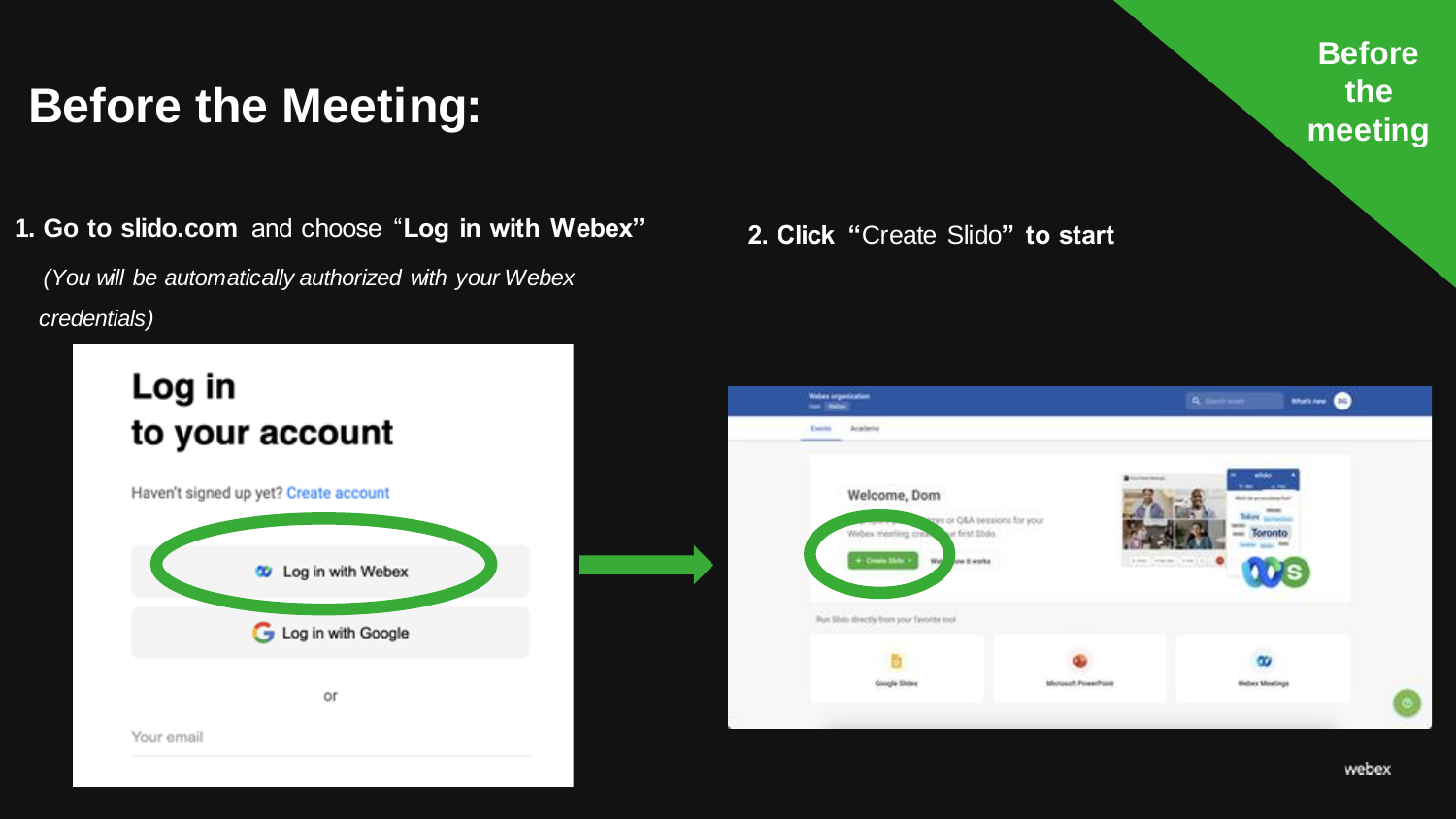## **Before the Meeting:**

- **3. Schedule your Slido** and **set up your polls and Q&A**
	- *(You can prepare this anytime before the meeting)*

| Schedule Slido              |                                 |
|-----------------------------|---------------------------------|
| Event name                  |                                 |
| Start date<br>June 24, 2021 |                                 |
| Advanced settings V         |                                 |
|                             | <b>Schedule Slido</b><br>Cancel |
|                             |                                 |

**4. Change the Event Dates** and **Event Code (#)**  in **Advanced Settings** if required

| All Hands<br>Start date<br>October 18, 2021<br>Event code | End date<br>October 21, 2021 |
|-----------------------------------------------------------|------------------------------|
|                                                           |                              |
|                                                           |                              |
|                                                           |                              |
|                                                           |                              |
| # ChangeYourEventCode                                     |                              |
|                                                           |                              |
| Invite collaborators @                                    |                              |
| Add email addresses                                       |                              |
|                                                           |                              |
|                                                           |                              |
| Basic settings A                                          |                              |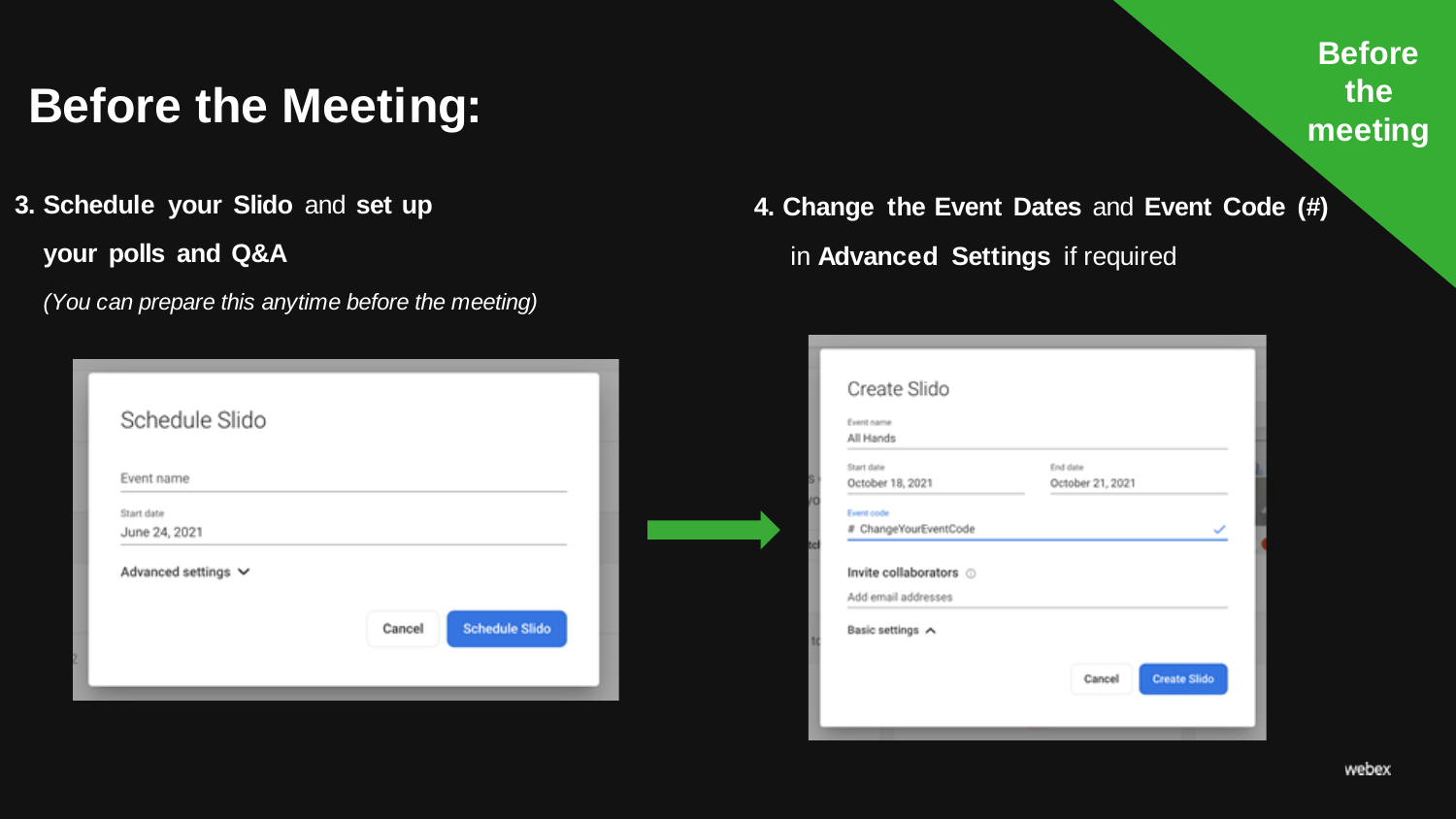### **How to set up your polls:**

In the **Live Polls tab:**

**1. Select a poll type**



#### **3. Hit save**

| ×          | Slido for Webex<br>14-17 D/I 3531 Weber |                                                              |                                                        | #552282<br>Personic smolter.                             | Share +                                   | $\bullet$<br><b>C</b> Present + | Polls (exempte)<br>3.<br>Mine 2011 Shippy                                                |          | <b>Applications</b><br><b>Chase</b>                                     |                                                                         |                |                 | third + [2] Here + | $\bullet$         |
|------------|-----------------------------------------|--------------------------------------------------------------|--------------------------------------------------------|----------------------------------------------------------|-------------------------------------------|---------------------------------|------------------------------------------------------------------------------------------|----------|-------------------------------------------------------------------------|-------------------------------------------------------------------------|----------------|-----------------|--------------------|-------------------|
| Live polls | <b>Judience OLA</b>                     | Analytics:                                                   |                                                        |                                                          |                                           | <b>Q</b> Settings               | Automoti D&A Abuytica<br>Live palls<br>_____                                             | a,       | Multiple choice +                                                       | $\Omega_{\rm c}$ -                                                      | a              |                 |                    | <b>O</b> Settings |
| List       |                                         |                                                              |                                                        | <b>Live</b>                                              |                                           |                                 | <b>SAFE</b>                                                                              |          | Which of those projects will have the biggest                           | $\mathcal{M}$                                                           |                |                 | IT All results     |                   |
|            |                                         | Create your polls                                            |                                                        |                                                          |                                           |                                 | <b>Running profit</b><br>×<br>Volvo 2 P<br>Hine energized are you having this afternoon? |          | impact on our customers?<br>New arthursica portal                       |                                                                         | tis afternoon? |                 |                    | 000               |
|            |                                         | Engage your audience<br>with live polls, surveys or quizzes. |                                                        | <b>Dealer</b><br>slido                                   | What is your favorite color?              | $\overline{r}$                  | w. Cheese a put-                                                                         |          | Honepage redesign<br>C User management<br>C: Changes in pricing         |                                                                         | $-0.8$ and     |                 |                    |                   |
|            | Ξ<br>Multiple choice                    | Ø<br>Word cloud                                              | $\overline{\mathbf{2}}$<br>Quitz                       | $\overline{\phantom{a}}$<br><b>Max</b><br><b>Join at</b> | $\overline{\phantom{a}}$<br>$\frac{1}{2}$ | <b>CON</b>                      |                                                                                          |          | C/ Ald spines<br>Bases tames Auto D<br>Unit number of options to select |                                                                         |                |                 |                    |                   |
|            | 收                                       | $\Box$                                                       | $\sigma_{\rm d}$                                       | 蒜<br>slido.com<br><b>Peyentcode</b>                      |                                           |                                 |                                                                                          | $\infty$ |                                                                         |                                                                         | $DL = DL$<br>- | $-0.5$          | 105 05             |                   |
|            | Rating                                  | Open text                                                    | Rankley                                                |                                                          |                                           |                                 |                                                                                          |          | Crewle a survey<br><b>Serve</b>                                         | <b>b</b> Leanch<br>personal comment of Make corre with main Apolloguese |                |                 |                    | 70                |
|            | <b>Chairs</b>                           | Cit Create survey                                            | Q. Templates<br>and all the state of the dealer in the |                                                          |                                           |                                 |                                                                                          |          |                                                                         |                                                                         |                | Polis Isvangie) |                    |                   |

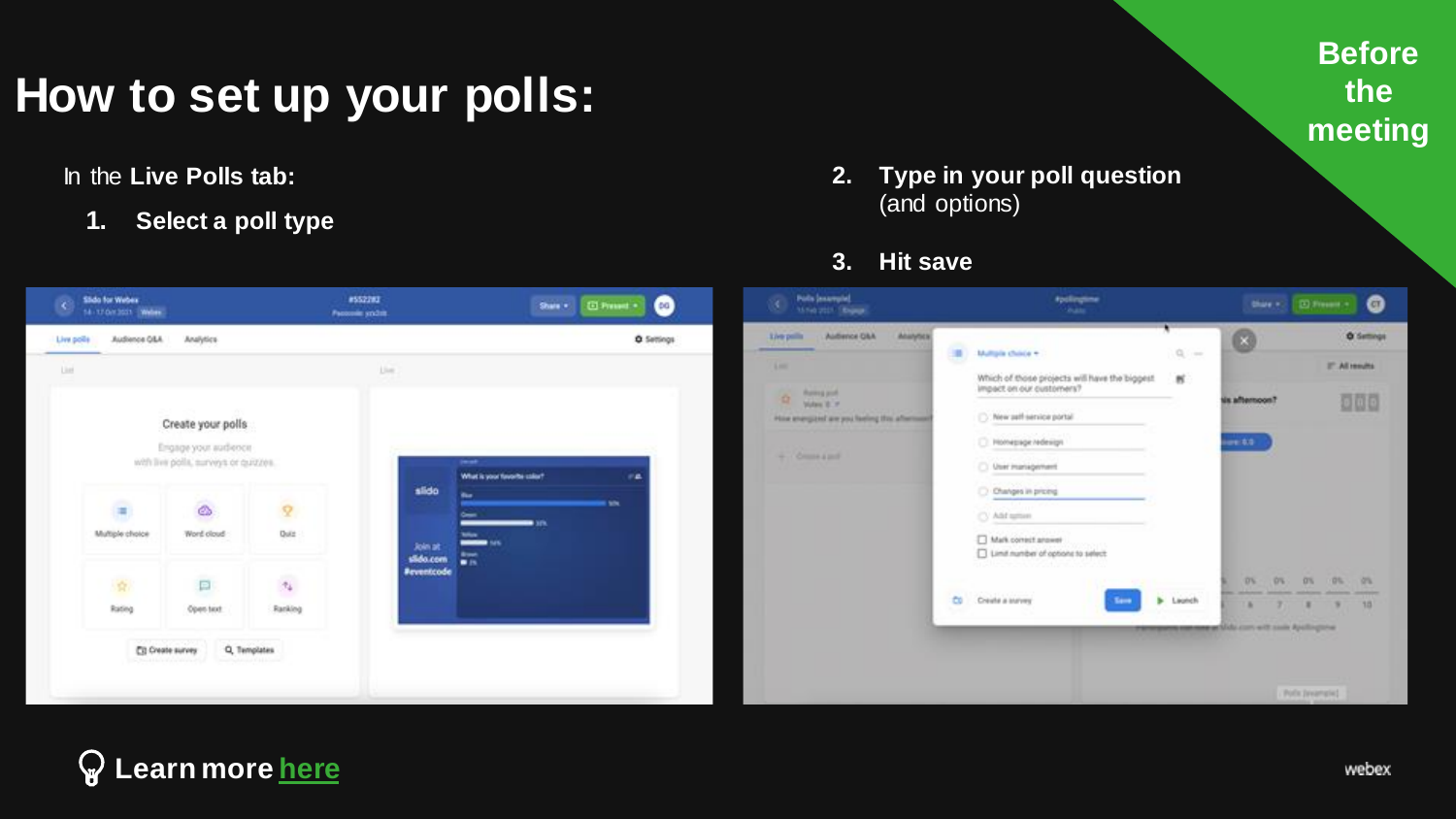## **How to set up your Q&A:**

In the **Audience Q&A tab:**

**1. Turn on Moderation**



**2. Review incoming questions** (optional) You can Approve or Dismiss any questions from here

| All hands<br>k.<br><b>SENAU SENI Enterprise</b>       |          |        | <b>Rash</b><br>Share +<br>Your event has finished              | <b>CO</b> Present - |   | <b>NV</b>         |
|-------------------------------------------------------|----------|--------|----------------------------------------------------------------|---------------------|---|-------------------|
| Audence OLA O Analytics<br>Live polite                |          |        |                                                                |                     |   | <b>O</b> Settings |
| For review                                            | <b>v</b> | 毒      | Live Andrew<br>--                                              | $\mathsf{Q}$        | ⊕ | 厚                 |
| $\Delta$<br>Anonymous.<br>Lann<br>- 0-11 May, 12:41am | Ň,       | ×      | Jantes:<br>$\mathsf{I}$<br>a II + 11 May 12 24pm               |                     |   |                   |
| When will the new launch be released?                 |          | $\sim$ | What new features will be implemented this quarter?            |                     |   |                   |
|                                                       |          |        | $\Delta$<br>Anonymous<br>$\approx 0$ $\approx$ 11 May (2.35am) |                     |   |                   |
|                                                       |          |        | What is the roadmap for Q2?                                    |                     |   | $\rightarrow$     |
|                                                       |          |        | Anonymous<br>ż<br>a 0 0 11 May 12:00am                         |                     |   |                   |
|                                                       |          |        | Could you elaborate on our progress during Q17                 |                     |   | $\sim$            |
|                                                       |          |        |                                                                |                     |   |                   |
|                                                       |          |        |                                                                |                     |   |                   |
|                                                       |          |        |                                                                |                     |   |                   |
|                                                       |          |        |                                                                |                     |   |                   |
|                                                       |          |        |                                                                |                     |   |                   |
|                                                       |          |        |                                                                |                     |   |                   |

### **Learn more [here](https://community.sli.do/audience-q-a-42/use-moderation-and-manage-audience-questions-477)**

**Before** the

meeting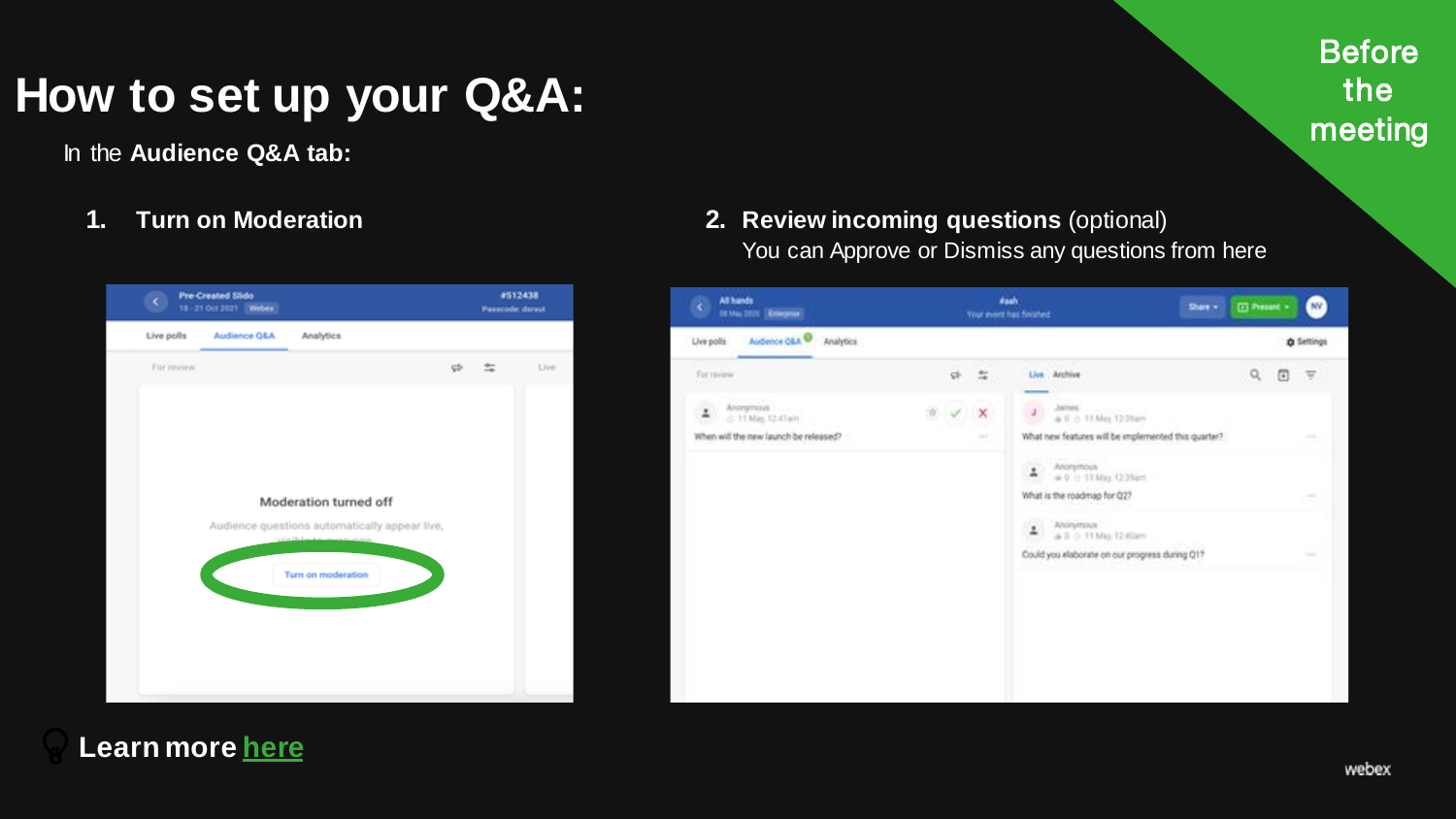## **Share access for help**

#### **Friday Meeting** #000088  $\alpha$ Share + D Present -15 17 Oct 2021 Webes Passcode Timero Share link with participants Audience Q&A Analytics **Q** Settings Live polls Copy lets and share your State search minify with your participants. List: Q. Templates Create poll Live. = All results 55 Download QR code Use the OR code in your Word cloud poll presierlation in printed indegetives. ٨ Volume 21 or Where are you joining from? 25 Invite collaborators trivite offices to help you with managing Multiple choice His aves. 津 Votes: 2 P What would you like to focus on during our meeting?

### **Before the meeting**

**Collaborators can create/edit polls, manage polls and Q&A, but only the owner of the Slido can see and change the settings**

Event settings

General

Privacy

Features

Customization

Integrations

Slido Labs BETA

My plan

#### Basic information #000088 G)

Change your event name, event code, language and other basic settings for your event.

**Share access** 

Invite others to help you with managing this event. Learn more

Email

 $\ddot{\phantom{a}}$ 

**All Congress** 

ㅅ

 $\checkmark$ 

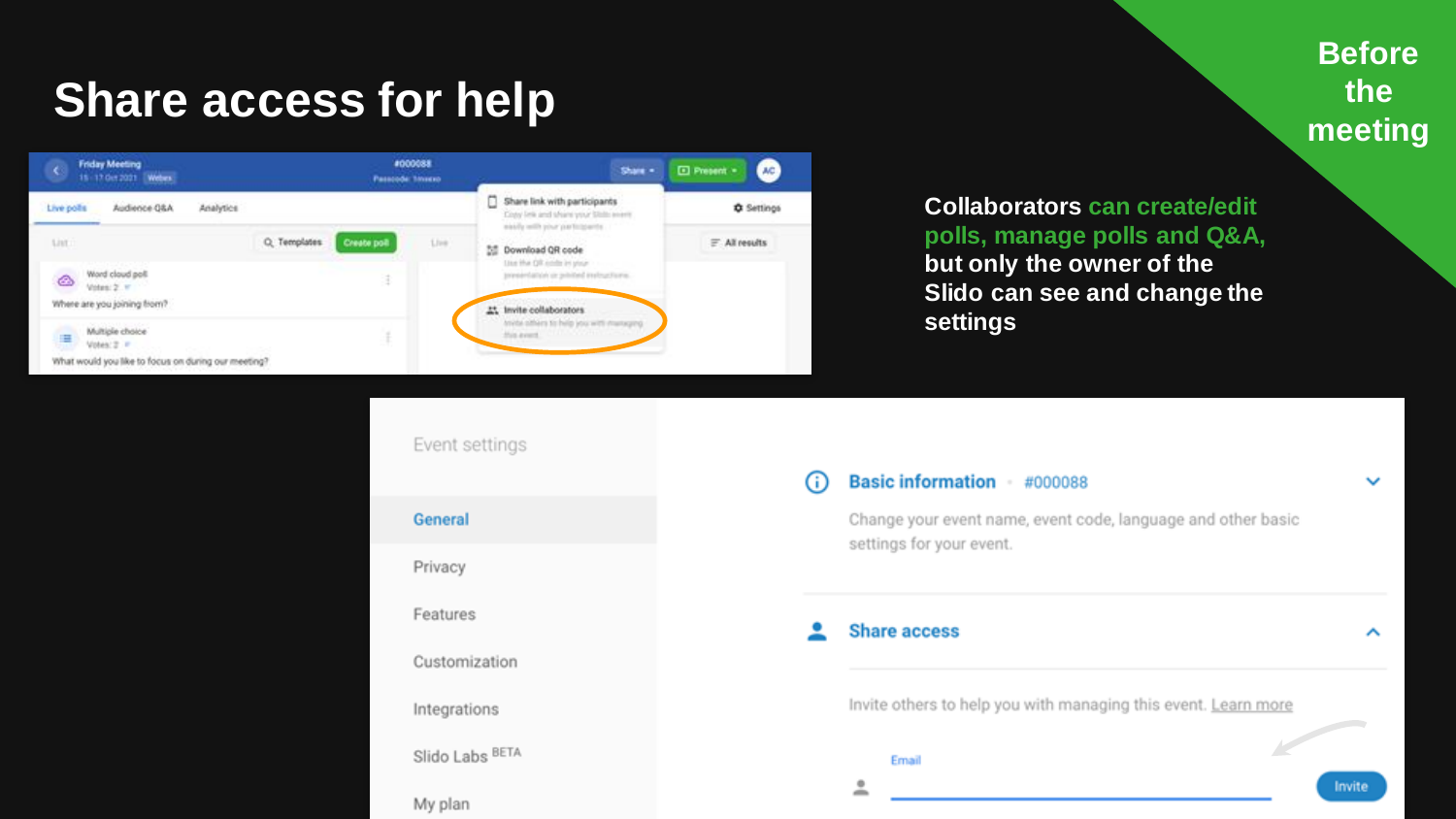#### **Send people to Slido beforehand** Getting started with Slido *<i>skeepitsimple* AC Share + **El Present +** 07 - 15 Oct 2021 Webex **Hidden** о Share link with participants Audience Q&A **Q** Settings Live polls Analytics Copy link and share your Slido event easily with your participants. Q Templates **Create poll**  $F$  All results List Live [1] Download QR code Use the OR code in your Word cloud poll presentation or printed instructions. ☎ Votes: 6 P What did you have for breakfast? At Invite collaborators Invite others to help you with managing Multiple choice this event. 廣 Votes: 6 P Even How familiar are you with Slido? Word cloud poll Gene ઢ Votes: 6  $\Box$   $\tau$ What's your absolute favourite emoil? Priva **CO** How to use Slido with Webex Rating poll Featu 會 Participants can join during your Webex meeting Votes: 5 P Custs or anytime using a direct link Does this all make sense? (1 being not at all, 10 being very much so!) Integ Survey poll (3 items) ▭ Copy link Watch tutorial Votes: 5 P Slide Feedback Survey Mypl Ranking poll 44 Votes: 5 F Rank your top preferences in order Quiz (3 items) Q Votes: 6 > Quiz

|                       |   | <u>a serie e de concerte de cor</u>                             |                                                                    | Share | <b>D</b> Present <b>*</b> |
|-----------------------|---|-----------------------------------------------------------------|--------------------------------------------------------------------|-------|---------------------------|
| nt settings           | ω | <b>Basic information</b>                                        |                                                                    | ×     | Q<br>$\times$             |
| lete                  |   |                                                                 |                                                                    |       |                           |
| KY                    |   | Event name<br>Getting started with Slido                        |                                                                    |       |                           |
| ures                  |   | Start date<br>October 7, 2021                                   | End date<br>October 15, 2021                                       |       |                           |
| omization<br>prations |   | Event code<br># keepitsimple                                    |                                                                    |       |                           |
| Labs <sup>BETA</sup>  |   | Event link                                                      | ō                                                                  |       |                           |
| ilan                  |   | https://app.sli.do/event/k3skeomt<br>V SHOW ADDITIONAL SETTINGS |                                                                    |       |                           |
|                       |   | Share access                                                    |                                                                    | w     |                           |
|                       |   |                                                                 | Invite others to help you with managing this event.                |       |                           |
|                       | r | Multiple rooms - Single room                                    |                                                                    |       |                           |
|                       |   | the same time.                                                  | Manage Audience Q&A and Live polls separately in multiple rooms at |       |                           |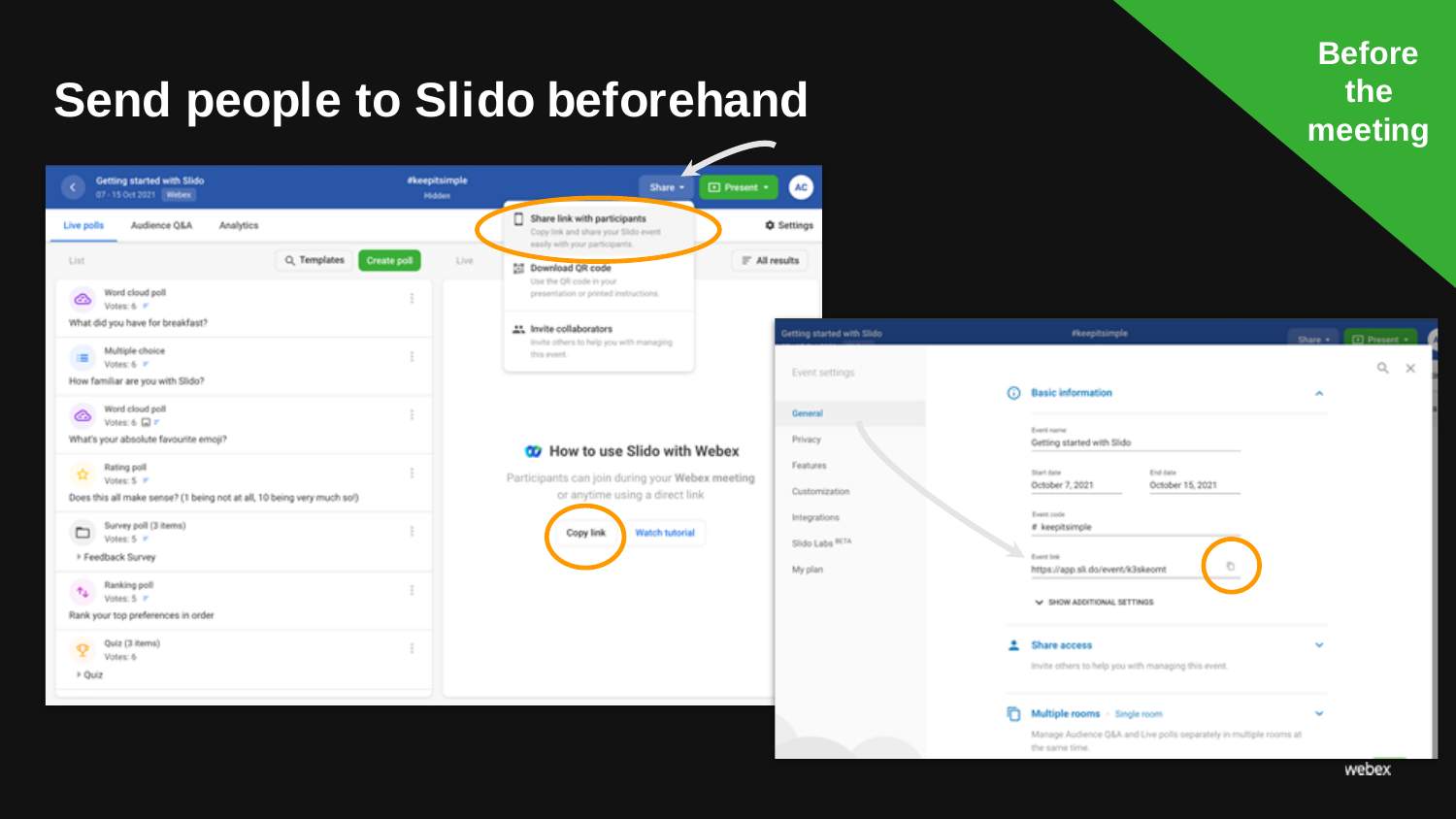# 03 **During the Webex meeting**

● **Add pre-created Slido to Webex** 

- **Host view**
- <span id="page-14-0"></span>● **Attendee view**

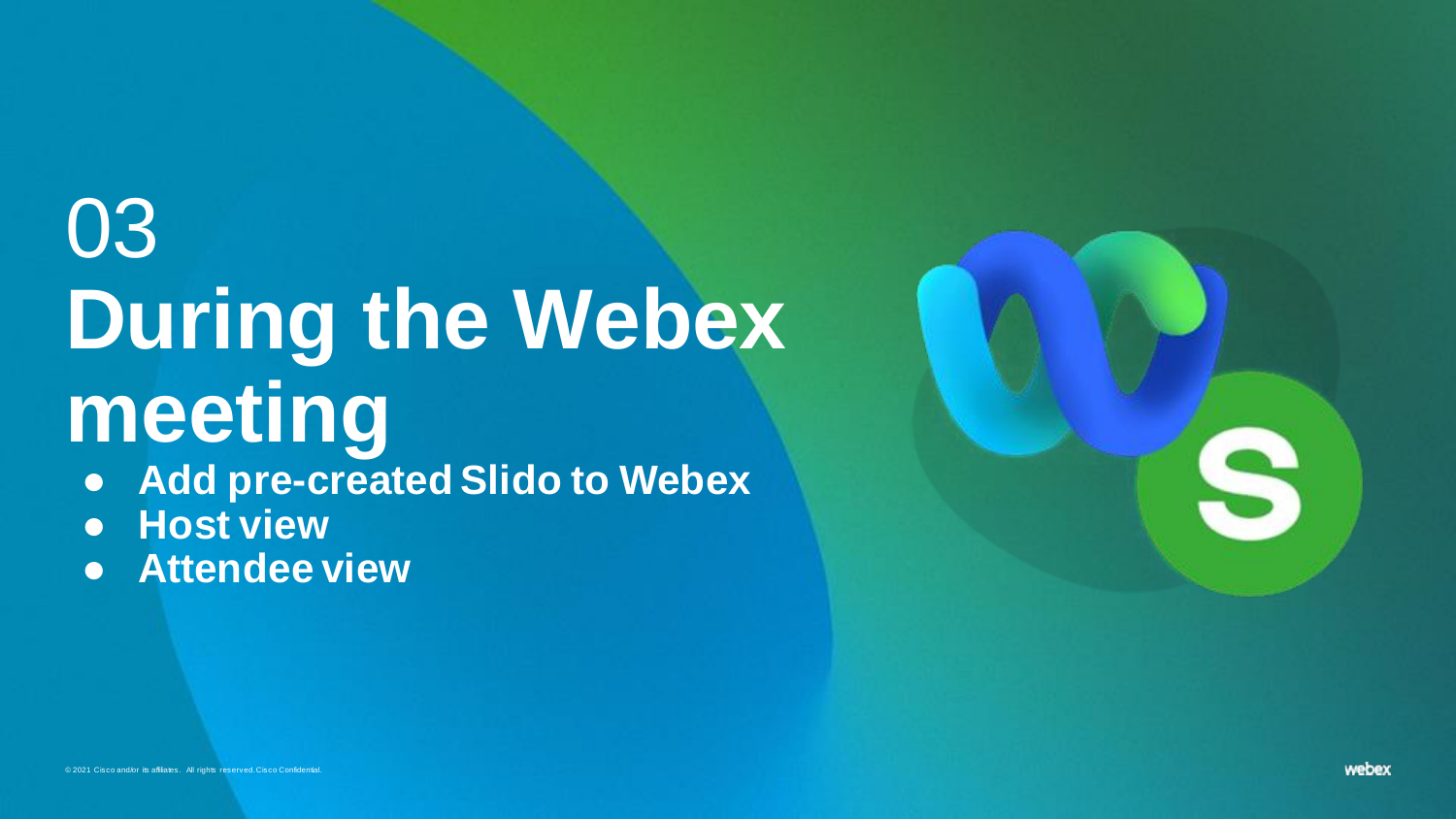### **Activate Slido:**

- **1. Schedule and launch a Webex meeting**
- **2. Open "Apps"** and **select Slido** *(You will be automatically authorized with your Webex credentials)*



**3. Choose your** "Pre-Created" Slido **session** (Select your event from the list)



**At the start of the** 

**meeting**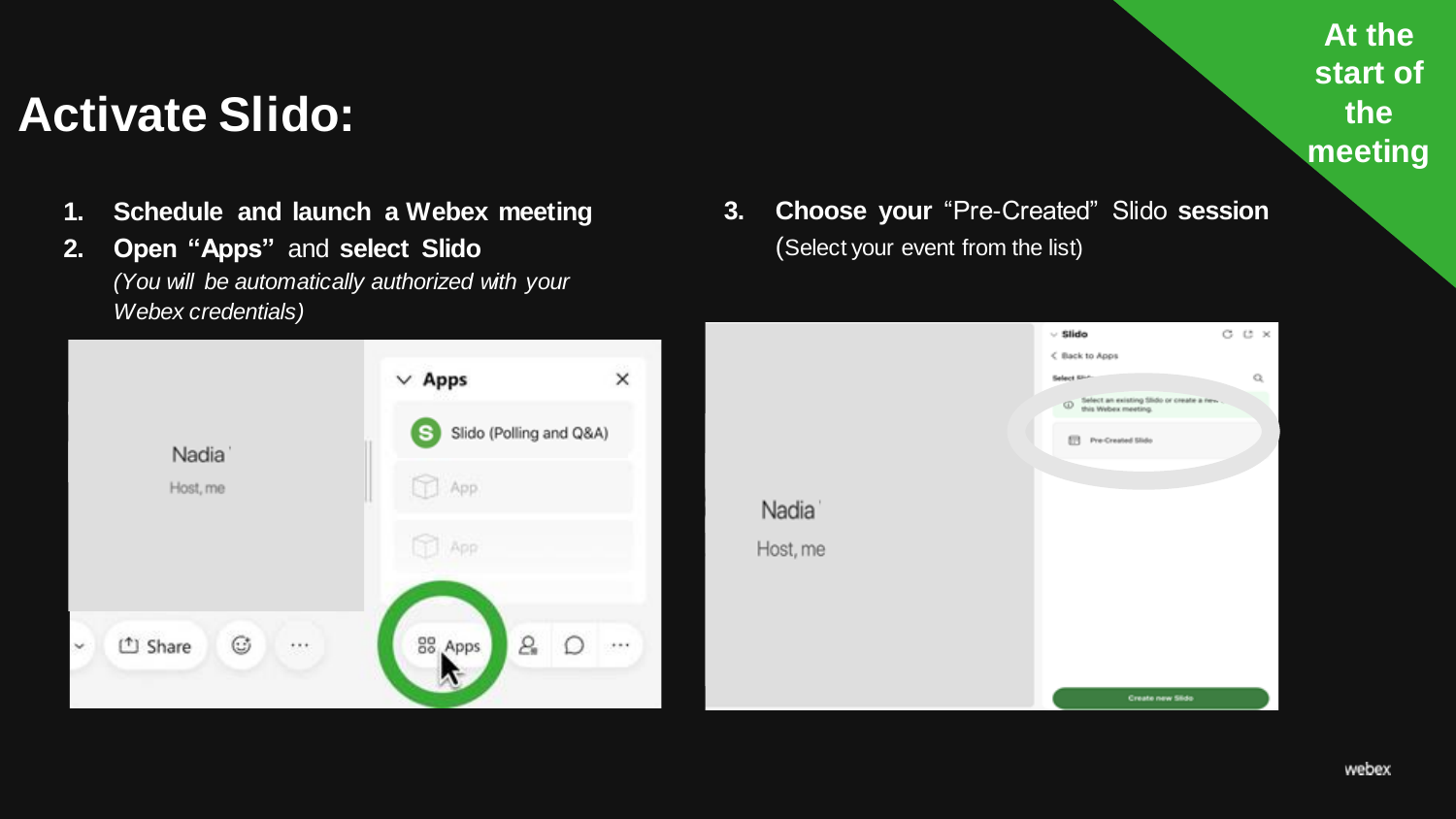# Activate Slido: *he***eding**

**4. Activate your Poll** by clicking on the **Green button** 

(Only 1 Poll can be active at a time)



a

# **During**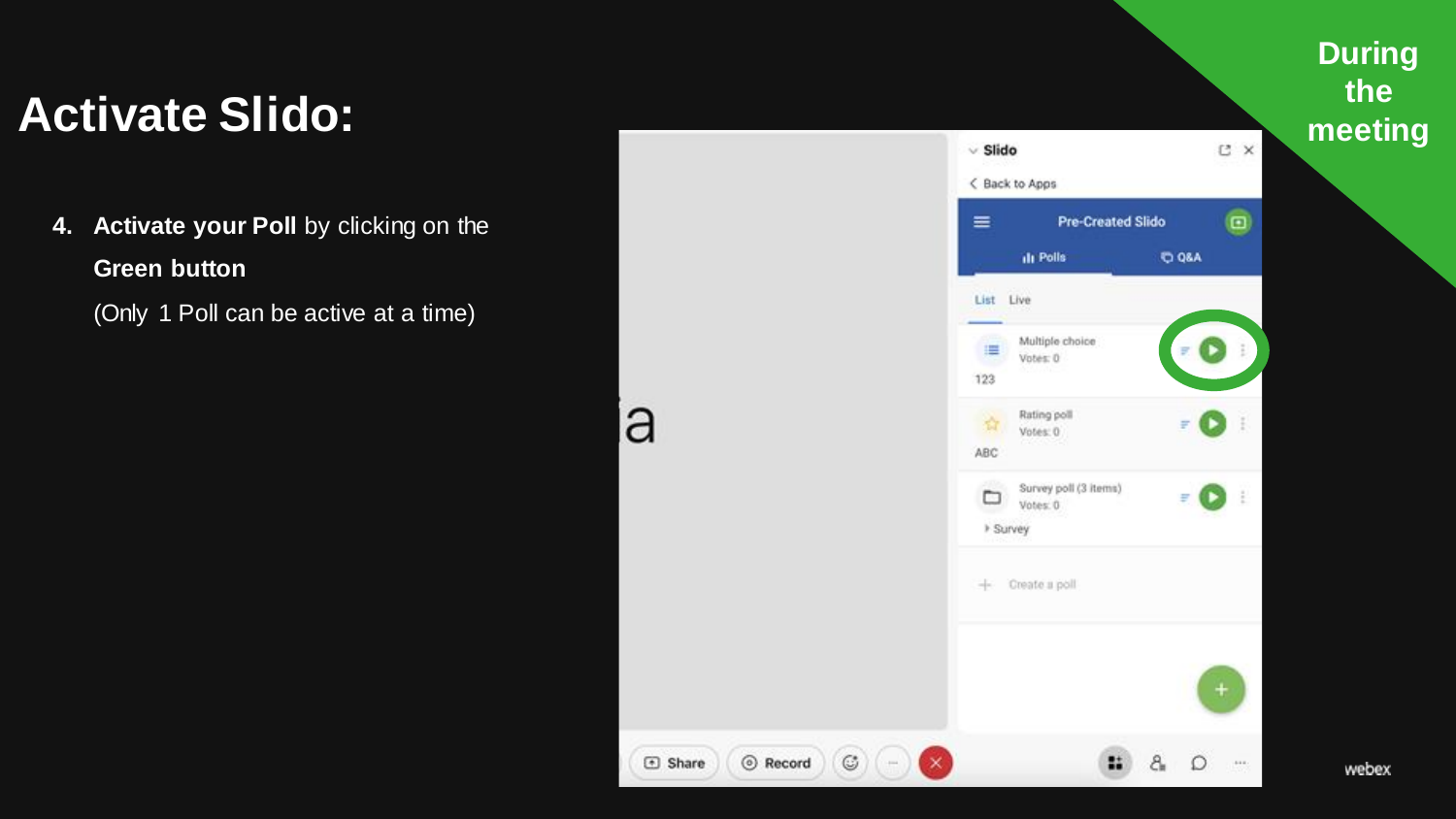# **During**

# **the host view the host** view **here here here here here here here here here here here here here here here here here here here here here here here here here here her**

- **Please note: Only the meeting host can run Slido in Webex meetings**
- **The host view of Slido is only available to the host**
- **Participants will see the attendee view**
- **Guest collaborators can help manage the polls/Q&A through slido.com**

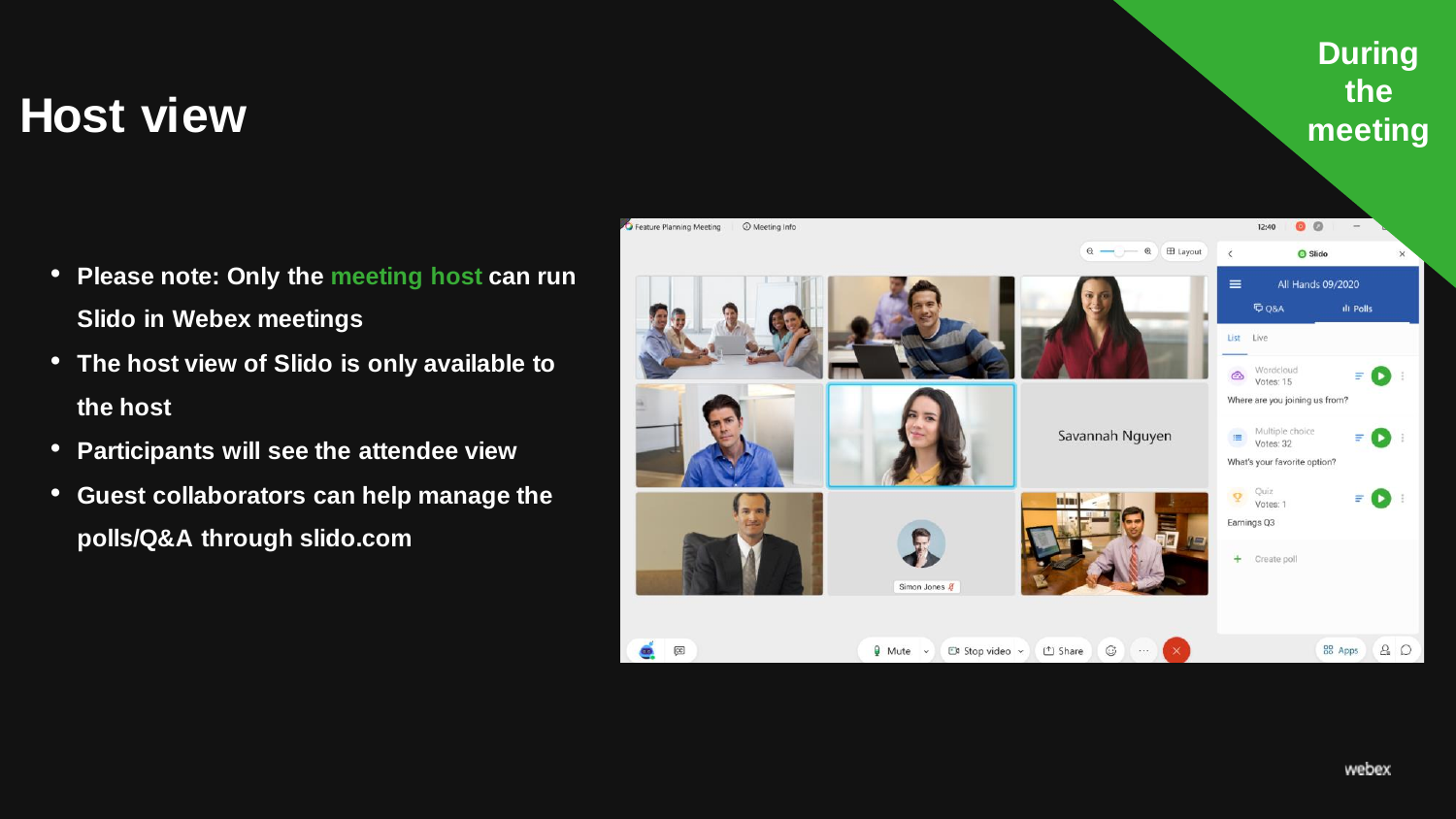### **During the meeting**

### **Attendee experience**

Once the host added Slido to the Webex meeting, **the audience will automatically see it** right next to the video call.

*Note: If the Q&A is disabled, attendees will only see the Slido sidebar during an active poll.*

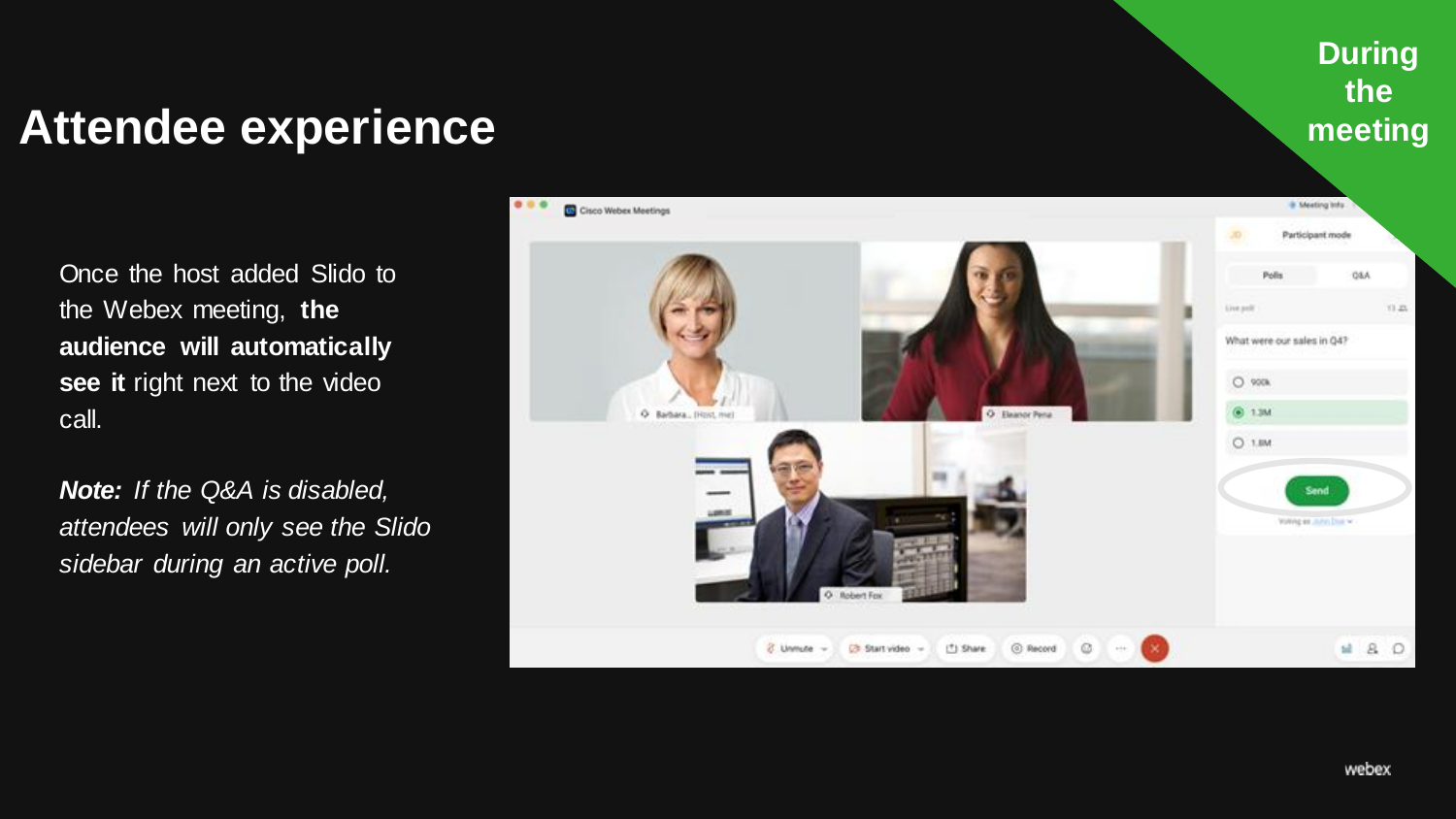### **Alternative ways for attendees to join Slido**

If attendees are not joining directly through Webex (e.g. during in-person or hybrid meetings), there are three other ways how they can join Slido:

- At **slido.com** with an **event code**  [learn more](https://community.sli.do/frequently-asked-questions-70/how-can-i-join-slido-as-a-participant-504)
- By scanning the **QR code**
- Via **direct link** [learn more](https://community.sli.do/running-a-slido-event-81/share-a-link-to-your-event-survey-or-poll-482)

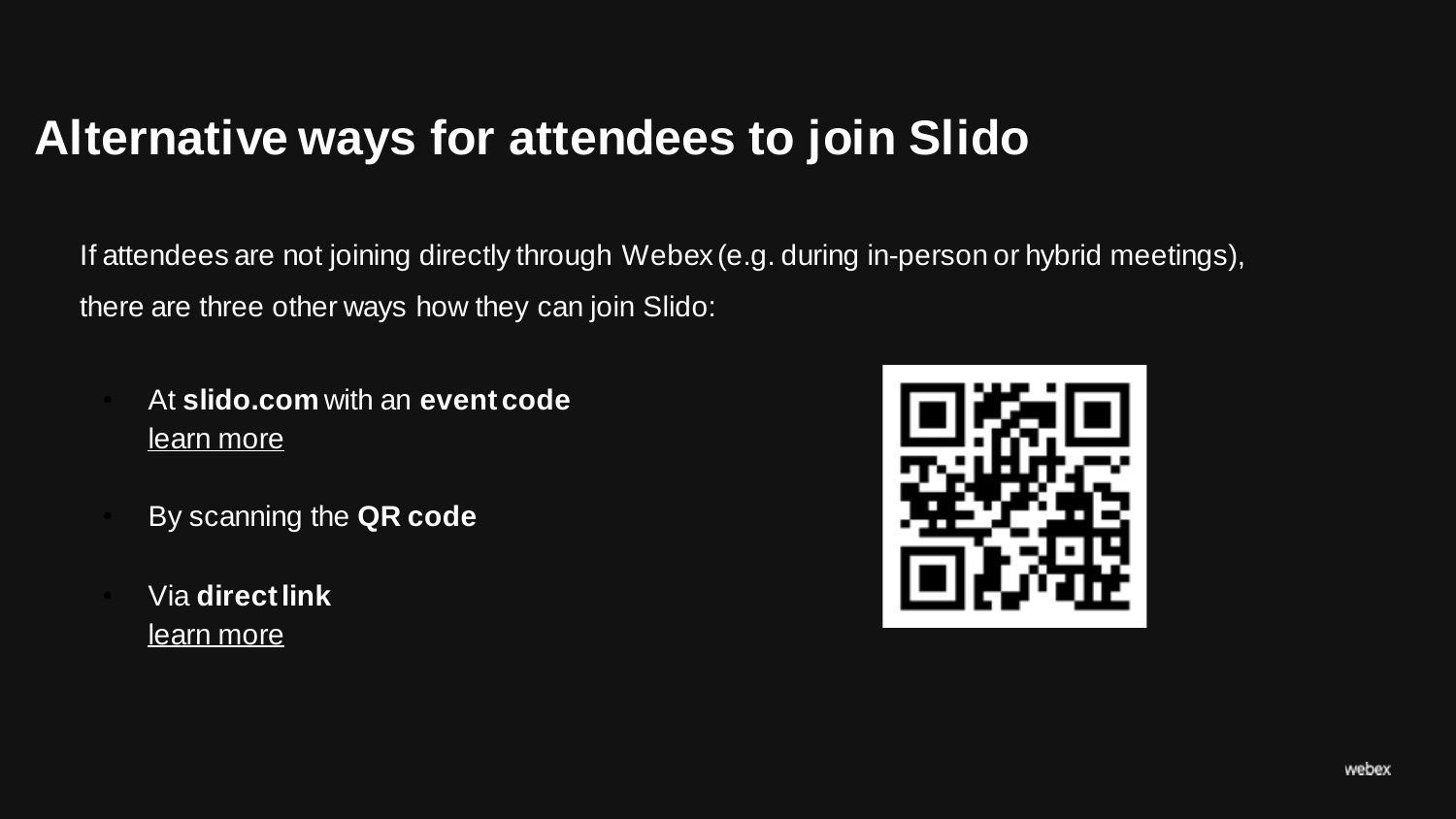# <span id="page-20-0"></span>04 **Slido for PowerPoint**

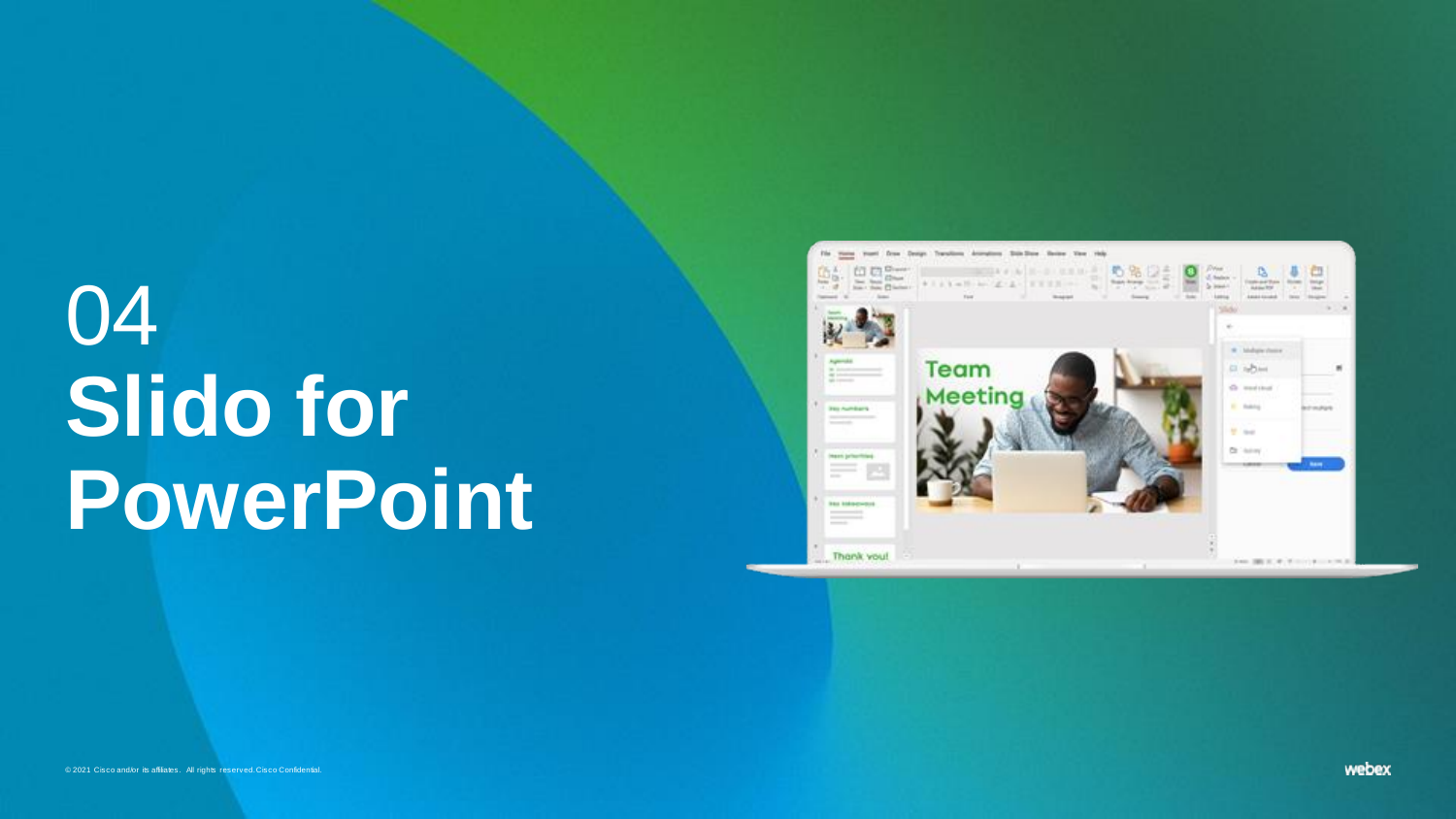## **Download it here for free:**

[www.slido.com/powerpoint-polling](https://www.sli.do/powerpoint-polling)



Insert live polls, quizzes or Q&A directly into your PowerPoint presentation with our free Slido integration.

**Download for Windows** 

v0.21.0.2123 | 143.06 MB

## **Helpful tips:**

➔ **Access & add Slido** 

**Download and install PowerPoint addin**

### ➔ **Connect the same Slido event**

➔ **Add polls & Q&A slides**

**Directly into your PowerPoint slide deck**

➔ **Only available for Windows 10 and above**

**Not available for Mac**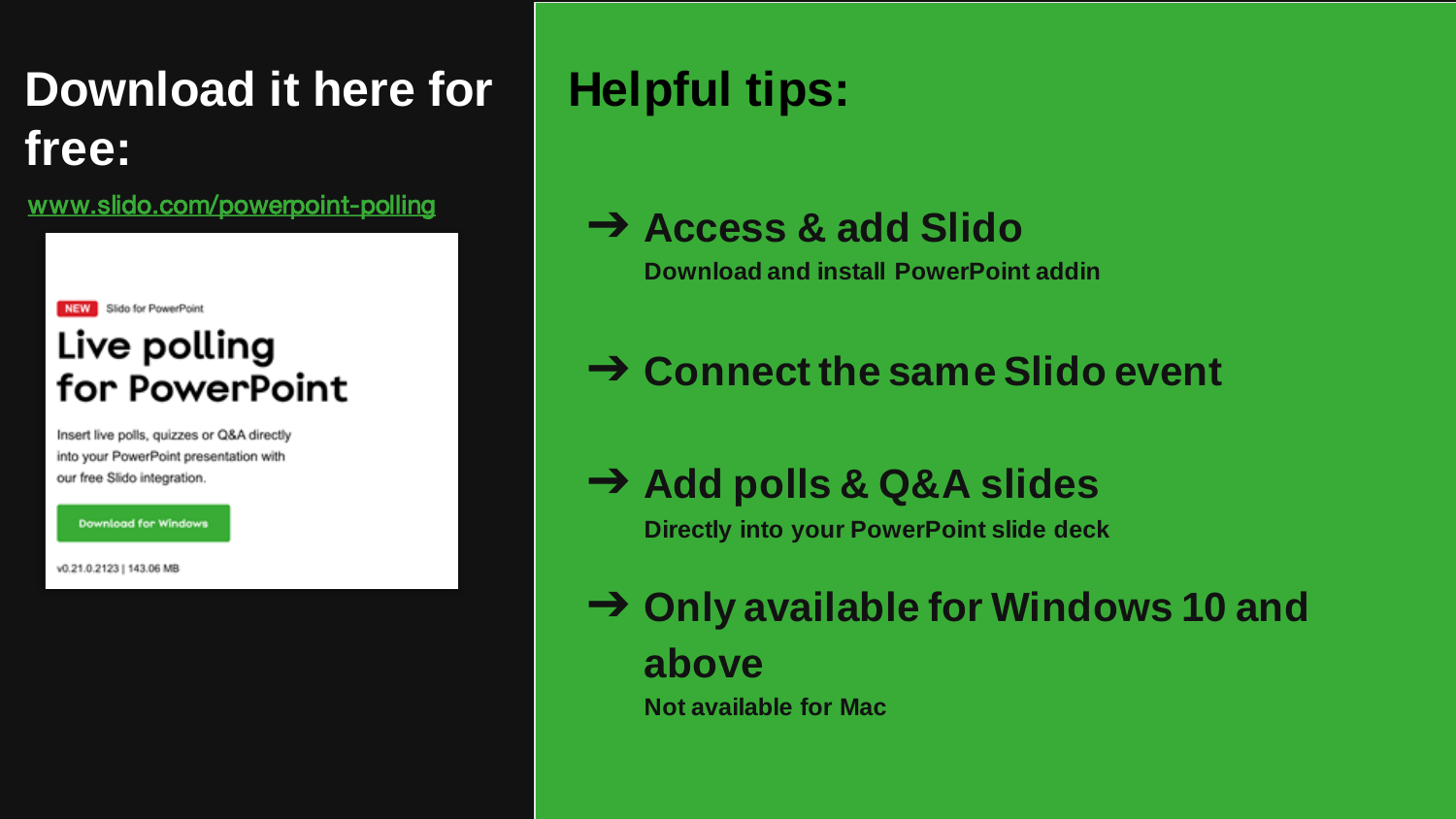**Before the meeting**

webex

## When using PowerPoint, connect the Slido integration

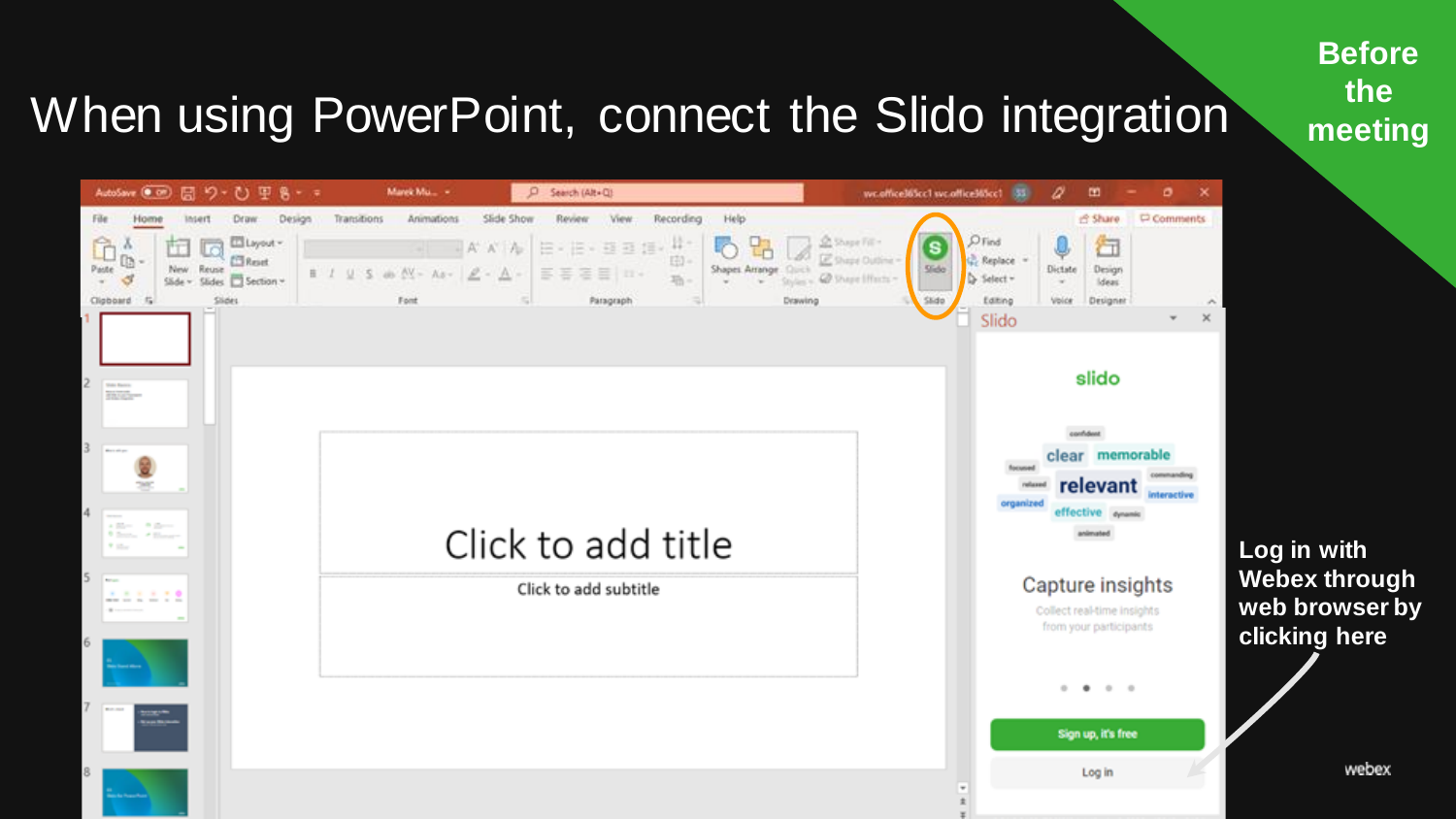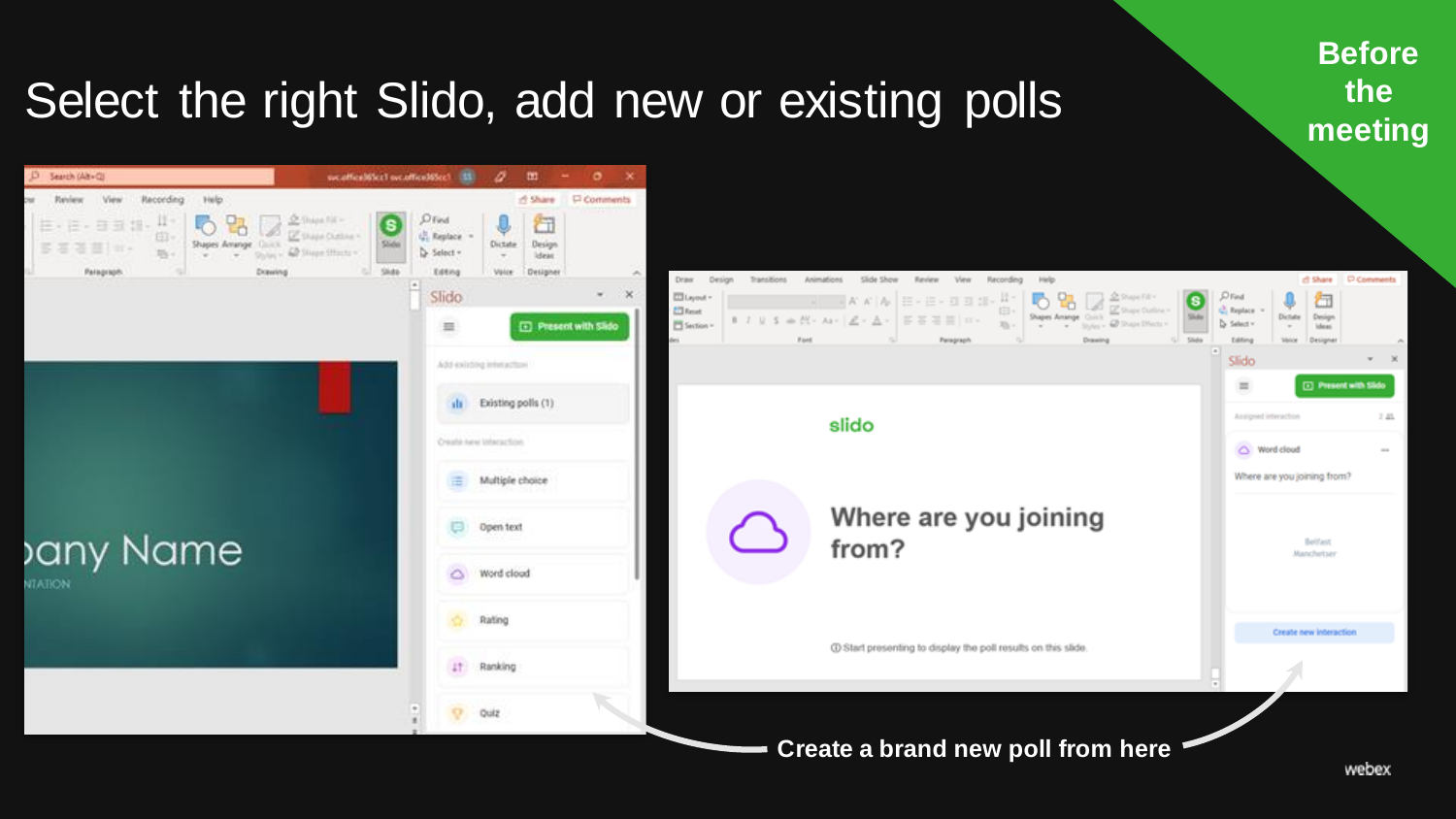# 05 **Additional resources**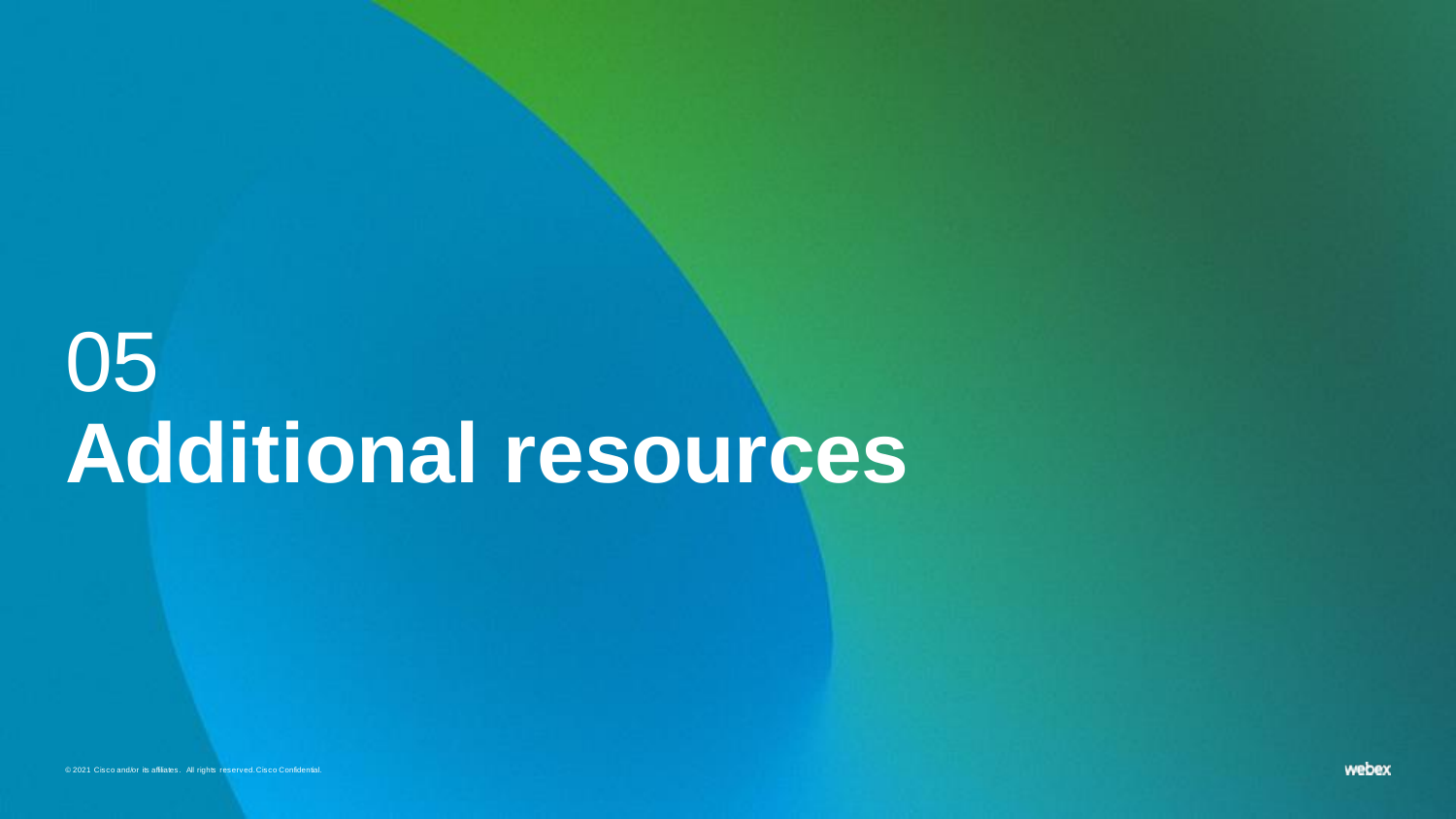## Additional resources

### [Customer Stories](hhttps://www.sli.do/customer-stories)

Get inspired by the stories of our clients on how they gave their audience a voice.



Discover how other companies and conference organizers use Slido to make their meetings and events more interactive.

### [Videos](https://www.sli.do/videos)

Discover how to use Slido to make your events more interactive.

### [Academy](https://youtube.com/playlist?list=PLqW1DqFnltOLiFdFX8hqHx6yQghM6tWfA)

<span id="page-25-0"></span>Become a Slido hero in 11 minutes looking at our short instructional videos.

### [Documents](https://www.sli.do/documents)

Get ready for your internal meeting or a conference with our useful documents available for download.



Learn more about Slido and find answers to your questions.